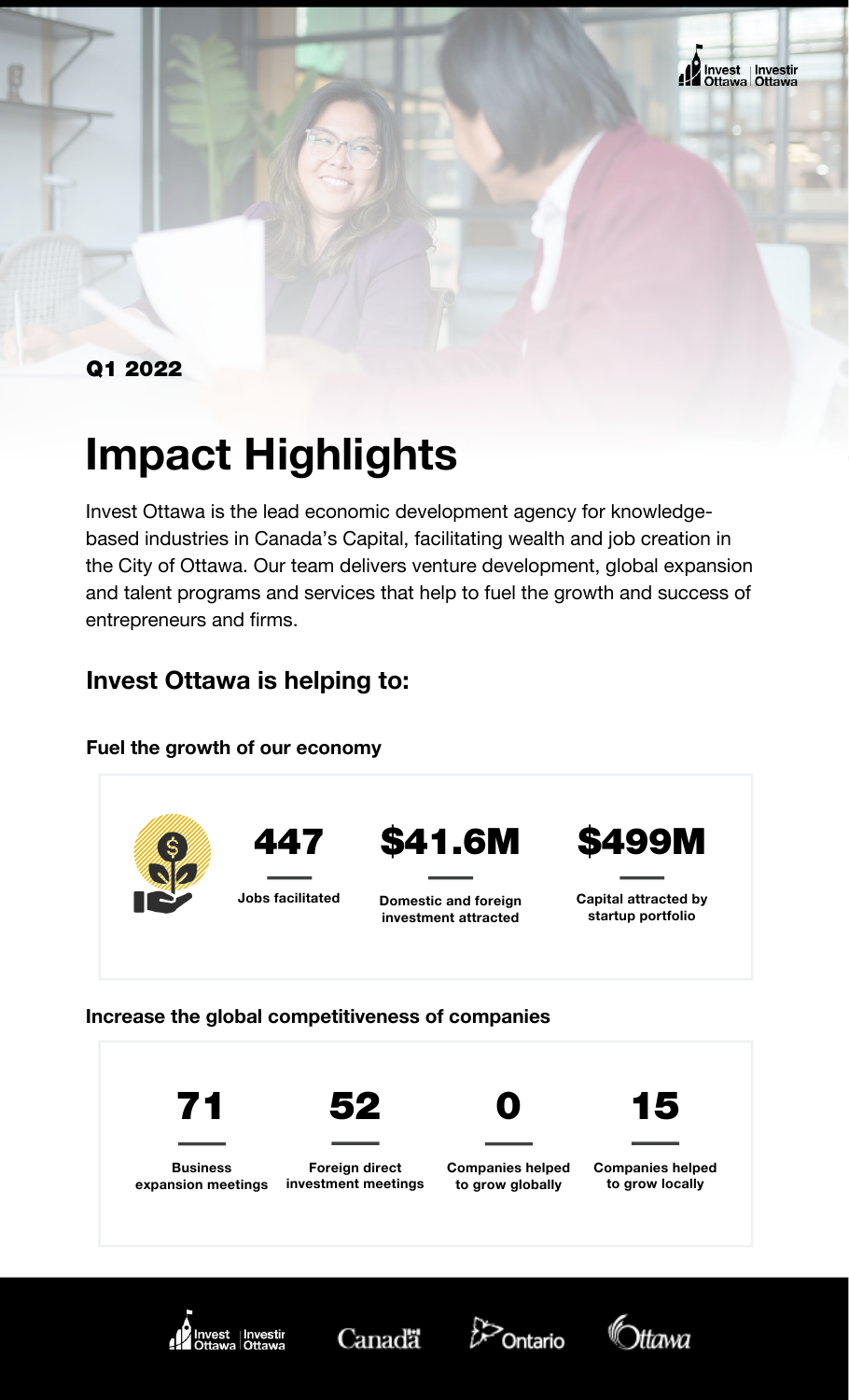#### Attract new talent & firms



#### Accelerate the growth of startups and scale-ups



#### Support Ottawa's community of small businesses and entrepreneurs



### Enable the development, attraction & retention of top talent









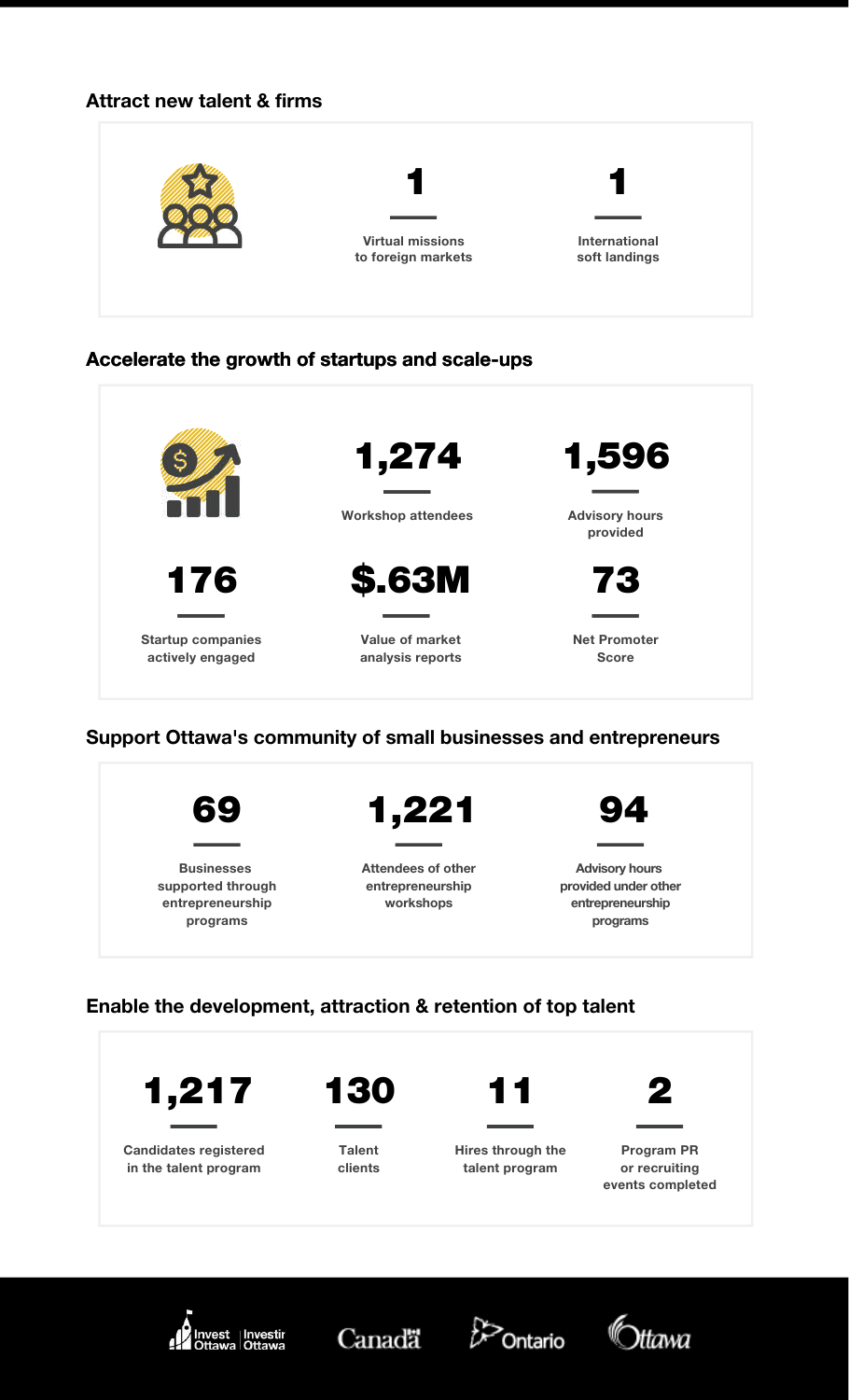#### Drive CAV & Smart City innovation and business through Area X.O



Note: metrics cumulative until the end of the relevant quarter.

# Q1 2022 COMPANY HIGHLIGHTS

#### Parallel Wireless Opens New [State-of-the-Art](https://www.rvezy.com/) 5G Research and Development Center in Ottawa



Parallel [Wireless,](https://c212.net/c/link/?t=0&l=en&o=3427041-1&h=1902479427&u=https%3A%2F%2Fwww.parallelwireless.com%2F&a=Parallel+Wireless%2C+Inc.) Inc., the U.S.-based Open RAN company delivering the world's leading All G, cloud-native, Open RAN solution, has opened a research and development (R&D) lab and testing facility in Ottawa, to further develop 5G radio access and expand the company's global presence.

Mobile Network Operators (MNOs) across the globe are quickly adopting Open RAN networks to deliver cost-effective, easily scalable, [wireless broadband](https://c212.net/c/link/?t=0&l=en&o=3427041-1&h=1902479427&u=https%3A%2F%2Fwww.parallelwireless.com%2F&a=Parallel+Wireless%2C+Inc.) connectivity. Parallel Wireless is at the forefront of the telecom revolution driving All G - 2G, 3G, 4G and 5G Open RAN wireless networks into the future.



Notre région mérite ce qu'il y a de « mieux et rien de moins. Nous devons embaucher la crème de la crème, et elle doit se trouver à Ottawa. «

DIRECTEUR GÉNÉRAL, PARALELL WIRELESS CANADA **MAXIME DUMAS,**



[Headquartered](https://c212.net/c/link/?t=0&l=en&o=3427041-1&h=1902479427&u=https%3A%2F%2Fwww.parallelwireless.com%2F&a=Parallel+Wireless%2C+Inc.) in Nashua, NH, Parallel Wireless was formed in 2012, and currently has R&D centers in India, Israel, the U.S., UK, Sweden and now Canada. The company is growing fast, and has had many Open RAN mobile wireless network successes throughout the world with MNOs such as **[BTEE,](https://c212.net/c/link/?t=0&l=en&o=3427041-1&h=1902479427&u=https%3A%2F%2Fwww.parallelwireless.com%2F&a=Parallel+Wireless%2C+Inc.) [Hotspot,](https://c212.net/c/link/?t=0&l=en&o=3427041-1&h=1902479427&u=https%3A%2F%2Fwww.parallelwireless.com%2F&a=Parallel+Wireless%2C+Inc.) [Vodafone](https://c212.net/c/link/?t=0&l=en&o=3427041-1&h=1902479427&u=https%3A%2F%2Fwww.parallelwireless.com%2F&a=Parallel+Wireless%2C+Inc.) in Asia and Africa**, [MTN,](https://c212.net/c/link/?t=0&l=en&o=3427041-1&h=1902479427&u=https%3A%2F%2Fwww.parallelwireless.com%2F&a=Parallel+Wireless%2C+Inc.) [IpT,](https://c212.net/c/link/?t=0&l=en&o=3427041-1&h=1902479427&u=https%3A%2F%2Fwww.parallelwireless.com%2F&a=Parallel+Wireless%2C+Inc.) [Millicom,](https://c212.net/c/link/?t=0&l=en&o=3427041-1&h=1902479427&u=https%3A%2F%2Fwww.parallelwireless.com%2F&a=Parallel+Wireless%2C+Inc.) Axiata [Group](https://c212.net/c/link/?t=0&l=en&o=3427041-1&h=1902479427&u=https%3A%2F%2Fwww.parallelwireless.com%2F&a=Parallel+Wireless%2C+Inc.) and many [more.](https://c212.net/c/link/?t=0&l=en&o=3427041-1&h=1902479427&u=https%3A%2F%2Fwww.parallelwireless.com%2F&a=Parallel+Wireless%2C+Inc.)







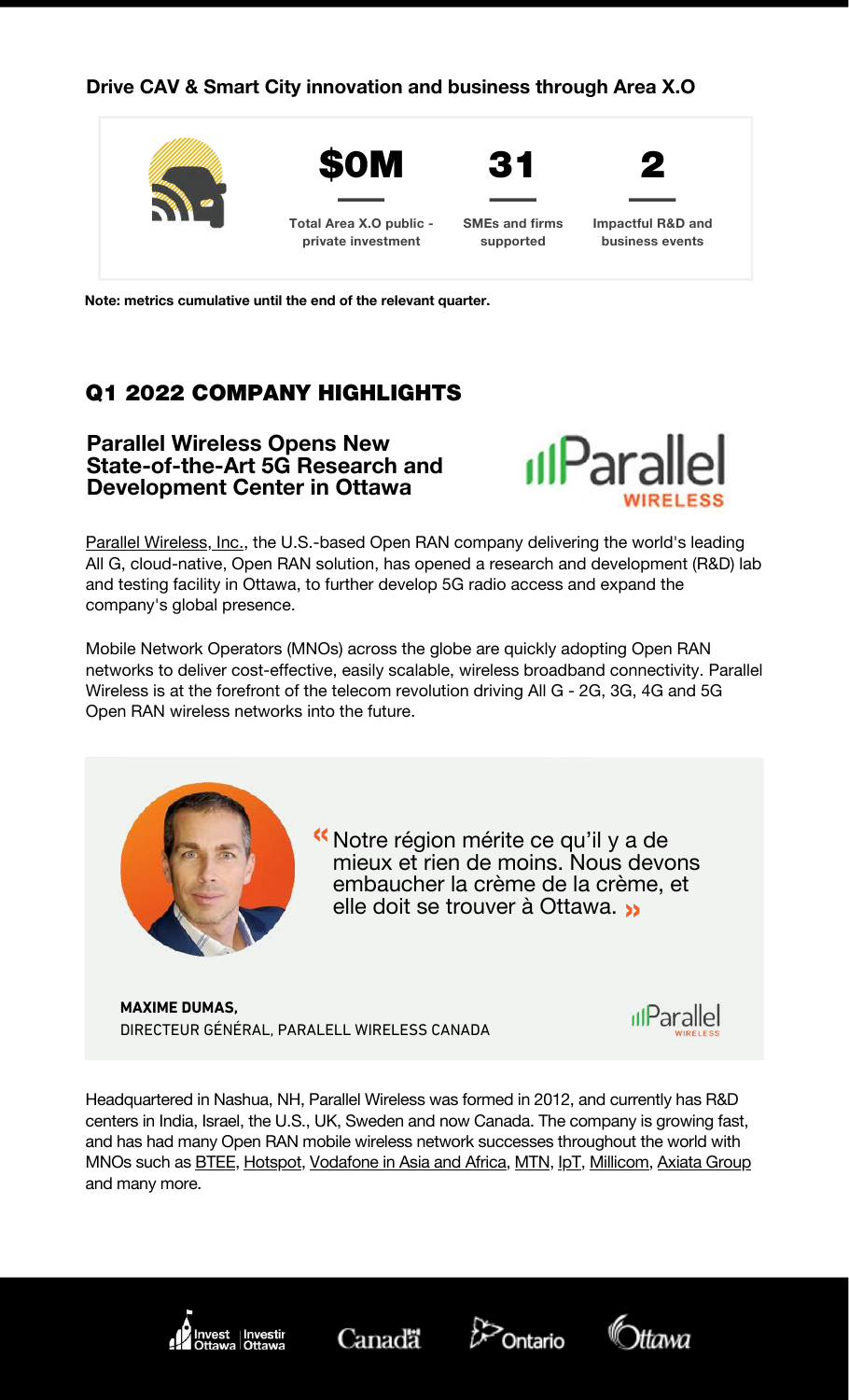Maxime Dumas is the new General Manager of Parallel Wireless Canada will lead the expansion of the company's activities. Prior to [his newly appointed](https://c212.net/c/link/?t=0&l=en&o=3427041-1&h=1902479427&u=https%3A%2F%2Fwww.parallelwireless.com%2F&a=Parallel+Wireless%2C+Inc.) position Maxime was a founding member of NuRAN Wireless, where he most recently held the position of President and CEO.

"The vision for Parallel Wireless in Canada is to have a stellar R&D team in Ottawa, creating best-in-class Open RAN solutions for MNOs across Canada and beyond," said Maxime Dumas, General Manager of Parallel Wireless in Canada. "The team of 'Reimaginers' in Canada are empowered, inspired, and motivated to deliver state-of-the-art networks providing wireless broadband [communications](https://c212.net/c/link/?t=0&l=en&o=3427041-1&h=1902479427&u=https%3A%2F%2Fwww.parallelwireless.com%2F&a=Parallel+Wireless%2C+Inc.) to enhance lives and strengthen economies."

Parallel Wireless Canada will be a world-class R&D facility with colleagues who are driving innovation by collaborating with constituents at leading Canadian universities and assisting mobile operators in the country to [successfully deploy the](https://c212.net/c/link/?t=0&l=en&o=3427041-1&h=1902479427&u=https%3A%2F%2Fwww.parallelwireless.com%2F&a=Parallel+Wireless%2C+Inc.) highest quality, most costeffective Open RAN solutions. The team in Canada will include the best and brightest professionals who are dedicated to driving 5G Open RAN innovations and disrupting the wireless industry.

"Parallel Wireless is an excellent addition to [Ottawa's world-class telecom](https://c212.net/c/link/?t=0&l=en&o=3427041-1&h=1902479427&u=https%3A%2F%2Fwww.parallelwireless.com%2F&a=Parallel+Wireless%2C+Inc.) ecosystem and their arrival further strengthens our city's position as Canada's leading 5G hub," said Ottawa Mayor Jim Watson. "Through Invest Ottawa's (Global Expansion) continued support of this exciting expansion I look forward to following the development of this world-class R&D facility over the coming months."

Parallel Wireless is actively hiring in the Kanata, Ottawa region as well as in other regions throughout Canada with the possibility of remote work. [Positions available](https://c212.net/c/link/?t=0&l=en&o=3427041-1&h=1902479427&u=https%3A%2F%2Fwww.parallelwireless.com%2F&a=Parallel+Wireless%2C+Inc.) are in all areas related to 4G and 5G radio access including Massive MIMO, system architecture, radio design, physical layer, protocol stack, and Cloud-native. Check out the detailed list of open positions on the Parallel Wireless [Canadian](https://c212.net/c/link/?t=0&l=en&o=3427041-1&h=1902479427&u=https%3A%2F%2Fwww.parallelwireless.com%2F&a=Parallel+Wireless%2C+Inc.) careers website[.](https://c212.net/c/link/?t=0&l=en&o=3427041-1&h=1902479427&u=https%3A%2F%2Fwww.parallelwireless.com%2F&a=Parallel+Wireless%2C+Inc.)

# Q1 2022 COMPANY HIGHLIGHTS

Tehama Awarded an Innovative Solutions Canada (ISC) Contract to Support Canada's Public Sector Hybrid Workforce



Tehama, an innovative, cloud-based platform supporting the future of work, recently announced that it has been awarded a contract by Innovative Solutions Canada. Innovative Solutions Canada is a Research and Development (R&D) funding program. Their funding streams help fund early-stage R&D projects, and tests prototypes in real-life settings. The two streams are dedicated to Canadian innovators who want to start, grow and get to market.

Tehama's platform can help Canadian government organizations capitalize on the expanding digital economy that is being driven by the growing hybrid workforce. Enabling businesses and government entities to transform and sustain their evolving workforces, the Tehama [platform](https://tehama.io/product/) delivers secure, compliant and location-independent services, positioning these organizations for long-term success without compromising productivity and collaboration. Additionally, the Tehama platform has the potential to assist Canada in optimizing the citizen and employee experience while significantly reducing the cost of deploying and maintaining virtual desktops, by providing the cloud-based infrastructure needed to support remote and hybrid workforces.